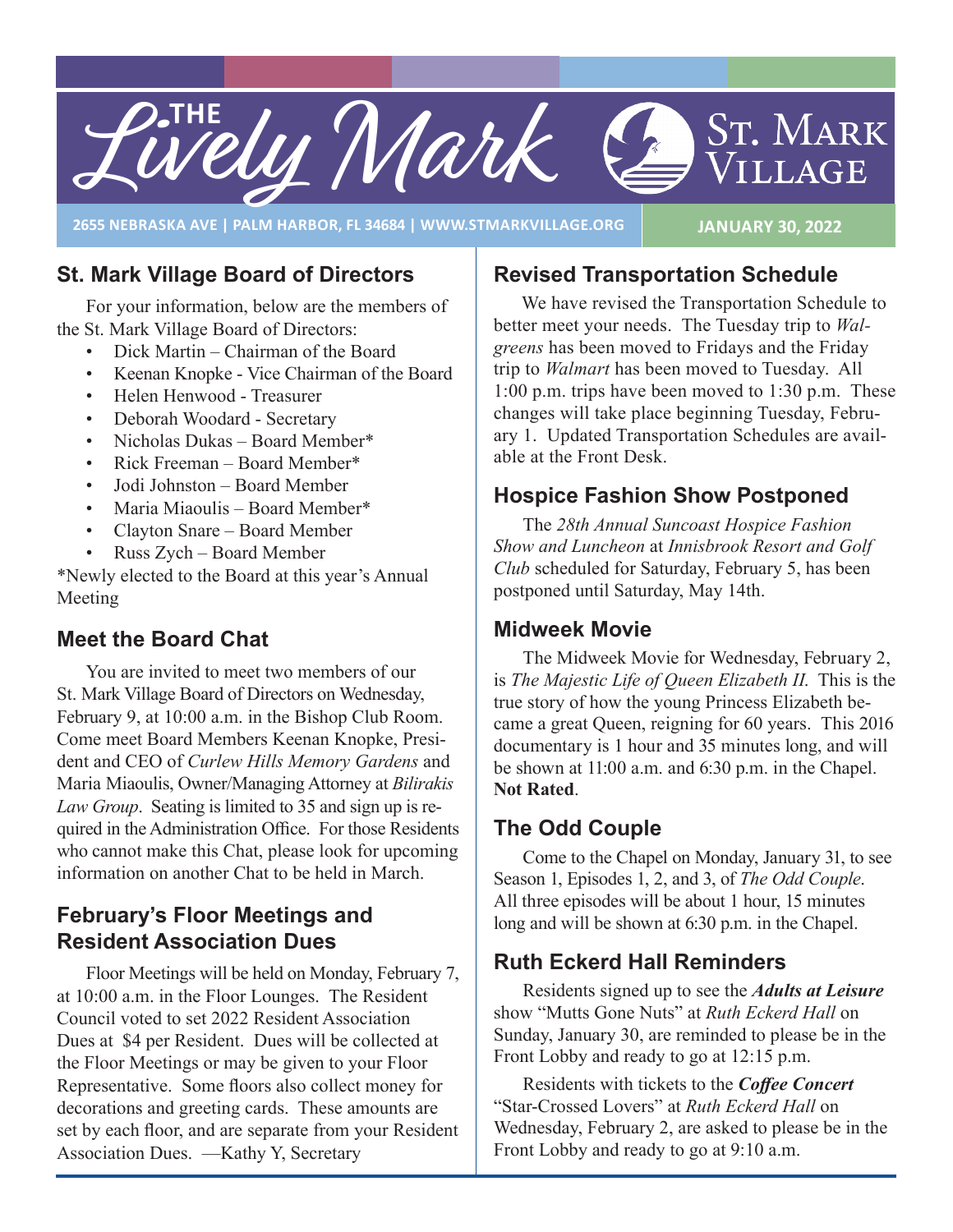**Calendar of Events**

# **Sunday, January 30, 2022**

- 9:30 Stretch with Dee Video Channel 732
- 9:45 Sing-along Prelude Chapel
- 10:00 Worship Service-Chapel; Live on Channel 732 *Season after the Epiphany; Luke 4:21-30; Jesus says a prophet is not accepted in his hometown—Pr. Bill Magee*
- 12:15 Bus leaves for Ruth Eckerd Hall Adults at Leisure
- 1:30 Pilates with Dee Video Channel 732
- 6:30 Village Movie Chapel

*Please note that Wellness Classes are cancelled this week. Watch Channel 732 at 9:30 a.m. and 1:30 p.m. for daily exercise videos.*

## **Monday, January 31, 2022**

- 9:30 Stretch with Dee Video Channel 732
- 10:00 Monday Morning Menu Chat Dining Room
- 10:30 Cornhole League South Hall
- 11:00 7 Dimensions of Wellness Focus Group Bishop Club Room
- 1:00 Greeting Card Corner until 3 Library
- 1:00 Wellness Checks with the Resident Nurse til 2
- 1:30 Pilates with Dee Video Channel 732
- 1:30 Trivial Pursuit Chapel *(Please note location change)*
- 3:30 Vespers/Prayer Group Chapel
- 6:30 The Odd Couple Chapel

## **Tuesday, February 1, 2022**

## *Revised Transportation Schedule Begins*

- 7:00 BayCare Lab Services until 8 2nd FL Wellness
- 9:30 Stretch with Dee Video Channel 732
- 10:30 Bible Study Chapel
- 10:30 Needlers & Hookers until 12 3rd Floor Lng
- 12:00 Doc Talk: Dr. Michael Longley "Brain Attack" Chapel
	- 1:00 Wellness Checks with the Resident Nurse til 2
	- 1:00 Wii Bowling 3rd & 6th Floor Lounges
	- 1:30 Pilates with Dee Video Channel 732
	- 6:30 Dominoes 5th Floor Lounge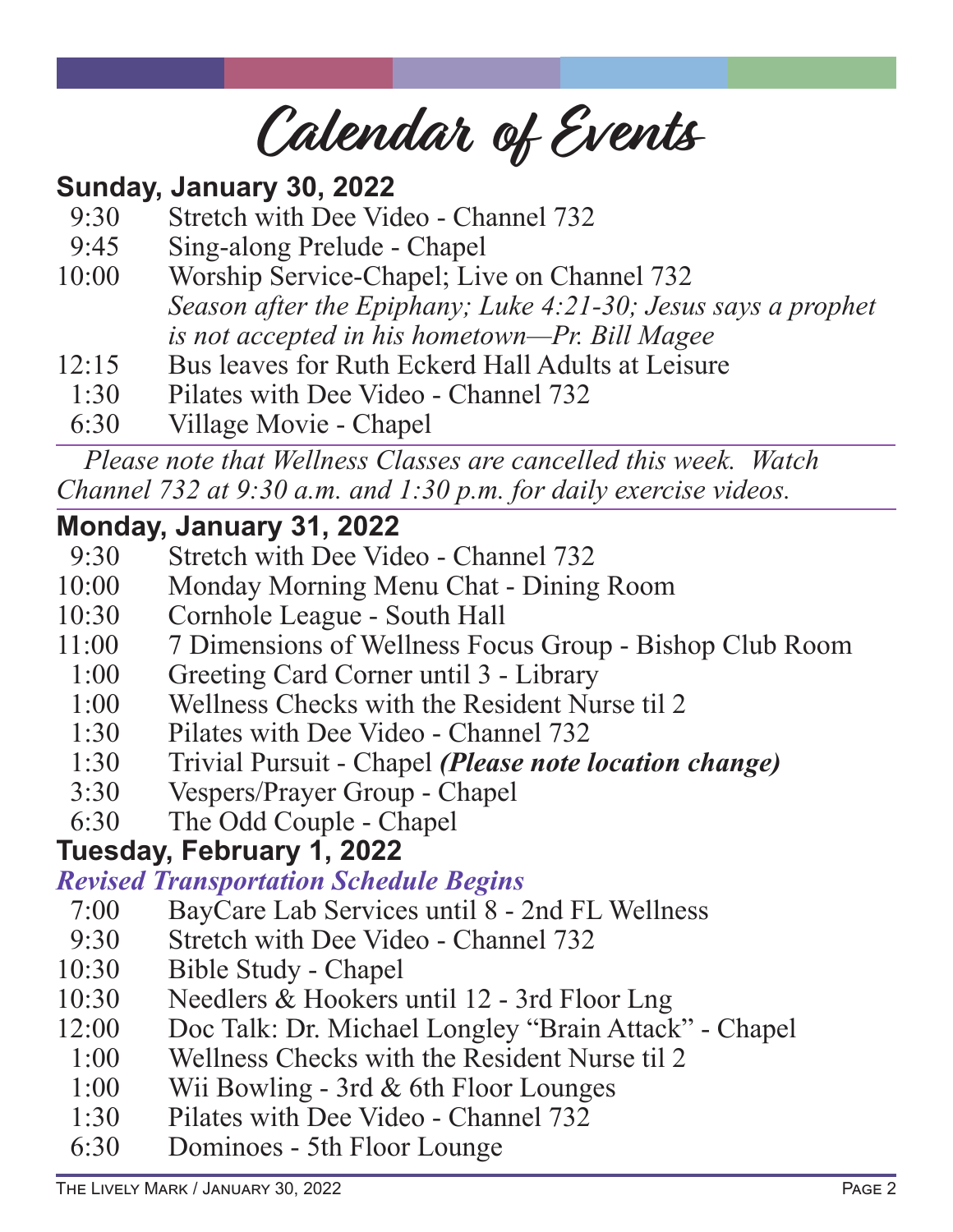# **Wednesday, February 2, 2022**<br>9:10 Bus leaves for Ruth Ecke

- 9:10 Bus leaves for Ruth Eckerd Hall Coffee Concert<br>9:30 Stretch with Dee Video Channel 732
- 9:30 Stretch with Dee Video Channel 732<br>11:00 Midweek Movie Matinee Chanel
- Midweek Movie Matinee Chapel
- 1:00 Greeting Card Corner until 3 Library
- 1:00 The Sanders of SMV Hobby Room<br>1:00 Wellness Checks with the Resident N
- Wellness Checks with the Resident Nurse til 2
- 1:30 Pilates with Dee Video Channel 732
- 2:00 7 Dimensions of Wellness Focus Group Bishop Club Room<br>6:30 Midweek Movie Chapel
- 6:30 Midweek Movie Chapel<br>6:30 Rummikub 4th Floor Lo
- Rummikub 4th Floor Lounge

# **Thursday, February 3, 2022**

- 9:30 Catholic Mass Chapel<br>9:30 Stretch with Dee Video
- Stretch with Dee Video Channel 732
- 10:00 Healthy Vision Eye Screenings until 12 Hobby Room<br>12:45 Sunday Choir Chorus Practice Chapel
- 2:45 Sunday Choir Chorus Practice Chapel<br>1:00 Pinochle 3rd Floor Lounge
- Pinochle 3rd Floor Lounge
- 1:00 Wellness Checks with the Resident Nurse til 2
- 1:30 Pilates with Dee Video Channel 732<br>7:00 BINGO Bishop Club Room
- 7:00 BINGO Bishop Club Room

## **Friday, February 4, 2022**

- 9:30 Stretch with Dee Video Channel 732<br>10:00 Craft Class Hobby Room
- Craft Class Hobby Room
- 11:00 Bible Study with Pastor Neal Brown 4th Floor Lounge
	- 1:00 A Matter of Balance 3rd Floor Lounge
- 1:00 Greeting Card Corner until 3 Library
- 1:00 Wellness Checks with the Resident Nurse til 2
- 1:30 Pilates with Dee Video Channel 732<br>3:00 Birthday & Anniversary Celebration -
- 3:00 Birthday & Anniversary Celebration Chapel<br>6:30 Canasta 5th Floor Lounge
- 6:30 Canasta 5th Floor Lounge<br>6:30 Village Movie Chapel
- Village Movie Chapel

## **Saturday, February 5, 2022**

- 9:30 Stretch with Dee Video Channel 732
- 10:00 Fun Chorus Practice Chapel
- 1:00 Village Movie Matinee Chapel
- 1:30 Pilates with Dee Video Channel 732
- 6:30 Bridge Bishop Club Room
- Kings in the Corner 4th Floor Lounge
- 6:30 Village Movie Chapel



**St. Mark Village** 

**Jeff Gorddard, CEO Matt Fresh, IL Administrator Editor: Ellen Wade Layout and Design: Marlene Di Maria Layout and Design: Tina Glandis**